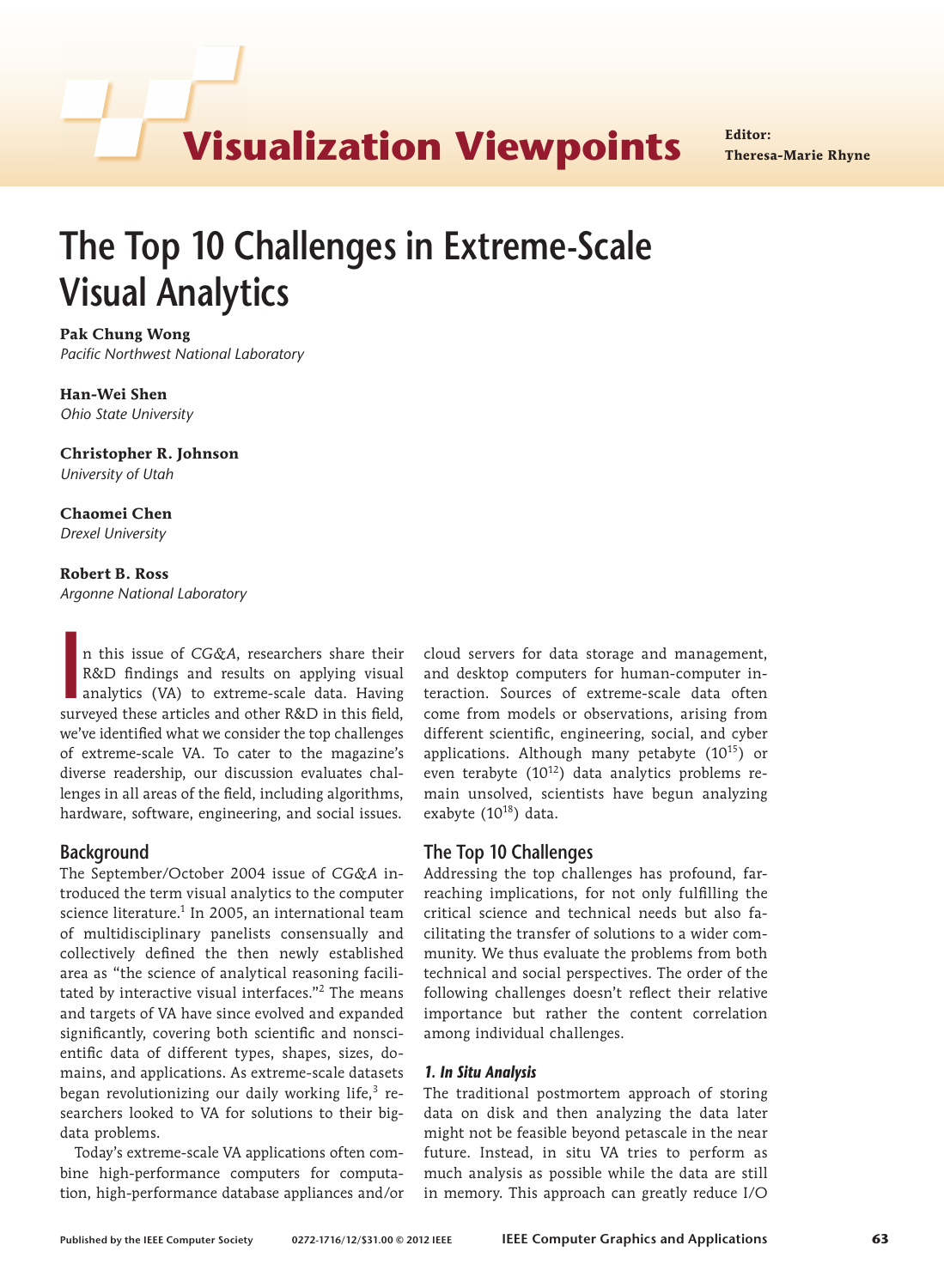# **Top Interaction and UI Challenges in Extreme-Scale Visual Analytics**

**Human-computer interaction has long been a substan-**<br>**Here** in many computer science development areas. Visual analytics (VA) is no exception. Significantly increasing data size in traditional VA tasks inevitably compounds the existing problems. We identified 10 major challenges regarding interaction and user interfaces in extreme-scale VA. The following is a brief revisit of our study of the topic. $<sup>1</sup>$ </sup>

## **1. In Situ Interactive Analysis**

In situ VA tries to perform as much analysis as possible while the data are still in memory. Major challenges are to effectively share cores in the hardware execution units and alleviate the overall workflow disruption due to humancomputer interaction.

# **2. User-Driven Data Reduction**

Traditional data reduction approaches via compression can become ineffective when the data are overwhelmingly large. A challenge is to develop a flexible mechanism that users can easily control according to their data collection practices and analytical needs.

# **3. Scalability and Multilevel Hierarchy**

Multilevel hierarchy is a prevailing approach to many VA scalability issues. But as data size grows, so do the hierarchy's depth and complexity. Navigating an exceedingly deep multilevel hierarchy and searching for optimal resolution are major challenges for scalable analysis.

#### **4. Representing Evidence and Uncertainty**

Evidence synthesis and uncertainty quantification are usually united by visualization and interpreted by human beings in a VA environment. The challenge is how to clearly

represent the evidence and uncertainty of extreme-scale data without causing significant bias through visualization.

# **5. Heterogeneous-Data Fusion**

Many extreme-scale data problems are highly heterogeneous. We must pay proper attention to analyzing the interrelationships among heterogeneous data objects or entities. The challenge is to extract the right amount of semantics from extreme-scale data and interactively fuse it for VA.

#### **6. Data Summarization and Triage for Interactive Query**

Analyzing an entire dataset might not be practical or even necessary if the data size exceeds petabytes. Data summarization and triage let users request data with particular characteristics. The challenge is to make the underlying I/O components work well with the data summarization and triage results, which enable interactive query of the extreme-scale data.

# **7. Analytics of Temporally Evolved Features**

An extreme-scale time-varying dataset is often temporally long and spectrally (or spatially, depending on the data type) narrow. The key challenge is to develop effective VA techniques that are computationally practical (for time streams) and that exploit humans' cognitive ability to track data dynamics.

#### **8. The Human Bottleneck**

Experts predict that all major high-performance computing (HPC) components—power, memory, storage, bandwidth, concurrence, and so on—will improve performance by a factor of 3 to 4,444 by 2018.<sup>2</sup> Human cognitive capability will certainly remain constant. One challenge is to find alternative ways to compensate for human cognitive weaknesses.

costs and maximize the ratio of data use to disk access. However, it introduces an array of design and implementation challenges, including interactive analytics, algorithms, memory, I/O, workflow, and threading.

Some of these technical challenges could be solved theoretically even today. However, the potential solution would require a radical change in the high-performance computing (HPC) community's operation, regulation, and policy and in commercial hardware vendors' systems and engineering support. We'll revisit this issue later.

## *2. Interaction and User Interfaces*

The roles of interaction and UIs in VA are increasingly prominent in the front line of the extremescale-data campaign. Whereas data sizes are growing continuously and rapidly, human cognitive

abilities remain unchanged. We performed an in-depth study focusing on the interaction and UI challenges in extreme-scale VA.<sup>4</sup> (The "Top Interaction and UI Challenges in Extreme-Scale Visual Analytics" sidebar provides an extended summary.)

The human-centric challenges of interaction and UIs are deep, multifaceted, and overlapping on several fronts. Machine-based automated systems might not address some challenges involving natural human bias in the analytical process. Other challenges that are rooted in human cognition and that push human performance to the limit might not be entirely solvable.

#### *3. Large-Data Visualization*

This challenge focuses primarily on data presentation in VA, which includes visualization tech-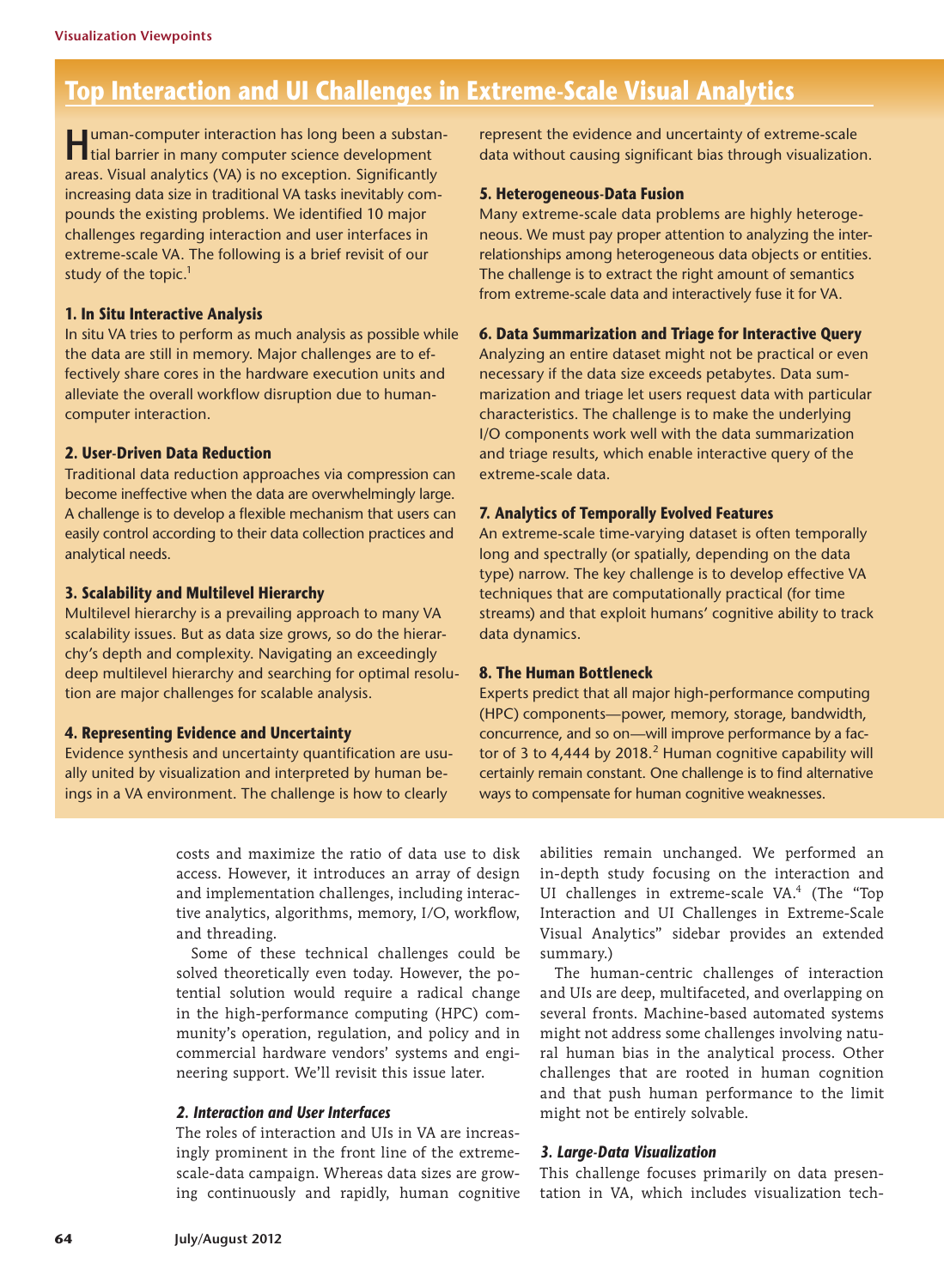#### **9. Design and Engineering Development**

Community-wide API and framework support on an HPC platform still isn't an option for system developers. The HPC community must establish standardized design and engineering resources for interaction and UI development on HPC systems.

## **10. The Renaissance of Conventional Wisdom**

Perhaps the most important challenge is to spark a renaissance of conventional wisdom in VA as applied to extreme-scale data. (For example, Ben Shneiderman's information visualization mantra—overview, zoom and filter, details on demand—falls short when applied to many of the aforementioned challenges.) Successfully returning to the solid principles found in conventional wisdom and discovering how to apply them to extreme-scale data will most likely foster solutions to many of the problems we described.

#### **References**

- 1. P.C. Wong, H.-W. Shen, and C. Chen, "Top Ten Interaction Challenges in Extreme-Scale Visual Analytics," *Expanding the Frontiers of Visual Analytics and Visualization*, J. Dill et al., eds., Springer, 2012, pp. 197–207.
- 2. S. Ashby et al., *The Opportunities and Challenges of Exascale Computing—Summary Report of the Advanced Scientific Computing Advisory Committee (ASCAC) Subcommittee*, US Dept. of Energy Office of Science, 2010; http://science.energy. gov/~/media/ascr/ascac/pdf/reports/Exascale\_ subcommittee\_report.pdf.

niques and the visual display of information. Recent R&D in abstract visualization, highly scalable data projection, dimension reduction, high-resolution displays, and power wall displays has helped overcome aspects of this challenge.

However, more data projection and dimension reduction in visualization also mean more abstract representations. Such representations require additional insight and interpretation for those performing visual reasoning and information foraging. In addition, although we can build ever-larger and higher-resolution visual displays, the limitations of human visual acuity hinder the effectiveness of the large-screen approach in extreme-scale VA. The challenge of large-data visualization, which involves both human and machine limitations, will remain relevant in the foreseeable future.

# *4. Databases and Storage*

The emergence of cloud services and applications has profoundly affected the extreme-scale database and storage communities. The prevailing Apache Hadoop framework supports applications working with exabytes of data stored in a public cloud. Many online vendors, including Facebook, Google, eBay, and Yahoo, have developed Hadoopbased extreme-scale-data applications.

The exabyte data challenge is real and demands attention. A cloud-based solution might not meet the needs of data analytics challenges such as those set forth by the US Department of Energy (DOE) scientific-discovery community.<sup>5</sup> One ongoing concern is that the cost of cloud storage per gigabyte is still significantly higher than hard drive storage in a private cluster. Another concern is that a cloud database's latency and throughput are still limited by the cloud's network bandwidth.

Finally, not all cloud systems support the requirements for ACID (atomicity, consistency, isolation, and durability) in distributed databases. Regarding Hadoop, the requirements must be addressed in the application software layer. The extreme-scaledatabases challenge is thus both a hardware and a software problem.

#### *5. Algorithms*

Traditional VA algorithms often weren't designed with scalability in mind. So, many algorithms either are too computationally expensive or can't produce output with sufficient clarity that humans can easily consume it. In addition, most algorithms assume a postprocessing model in which all data are readily available in memory or on a local disk.

We must develop algorithms to address both data-size and visual-efficiency issues. We need to introduce novel visual representations and user interaction. Furthermore, user preferences must be integrated with automatic learning so that the visualization output is highly adaptable.

When visualization algorithms have an immense search space for control parameters, automatic algorithms that can organize and narrow the search space will be critical to minimize the effort of data analytics and exploration.

# *6. Data Movement, Data Transport, and Network Infrastructure*

As computing power's cost continues to decrease, data movement will quickly become the most expensive component in the VA pipeline. To make the matter even more challenging, as data sources disperse geographically and the data become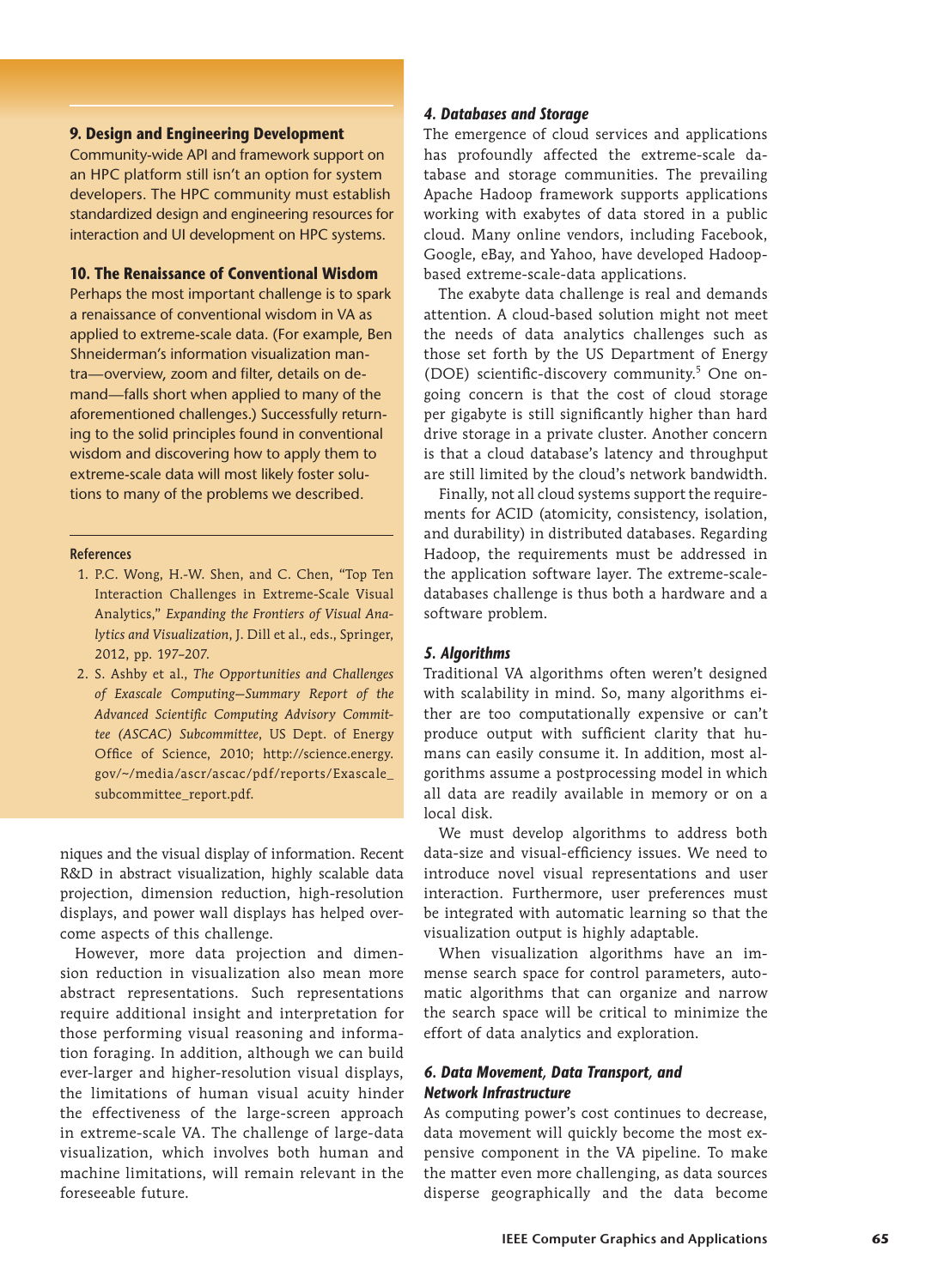overwhelmingly large, applications' demand to move data will increase.

Computational-science simulations have led the way in using HPC systems to tackle large-scale problems. One challenge in using HPC systems for such parallel computation is efficient use of the system network.

The computational-science community has devoted much effort to this challenge, with the message-passing-interface standard and highquality implementations of this standard forming the basis for most large-scale simulation codes. Similarly, as VA computations execute on everlarger systems, we must develop algorithms and software that efficiently use networking resources and provide convenient abstractions that enable VA experts to productively exploit their data.

# *Our list concentrates particularly on human cognition and user interaction issues raised by the VA community.*

#### *7. Uncertainty Quantification*

Uncertainty quantification has been important in many science and engineering disciplines, dating back to when experimental measurements generated most data. Understanding the source of uncertainty in the data is important in decisionmaking and risk analysis. As data continue to grow, our ability to process an entire dataset will be severely limited. Many analytics tasks will rely on data subsampling to overcome the real-time constraint, introducing even greater uncertainty.

Uncertainty quantification and visualization will be particularly important in future data analytics tools. We must develop analytics techniques that can cope with incomplete data. Many algorithms must be redesigned to consider data as distributions.

Novel visualization techniques will provide an intuitive view of uncertainty to help users understand risks and hence select proper parameters to minimize the chance of producing misleading results. Uncertainty quantification and visualization will likely become the core of almost every VA task.

#### *8. Parallelism*

To cope with the sheer size of data, parallel processing can effectively reduce the turnaround time for visual computing and hence enable interactive data analytics. Future computer architectures will likely have significantly more cores per processor.

In the meantime, the amount of memory per core will shrink, and the cost of moving data within the system will increase. Large-scale parallelism will likely be available even on desktop and laptop computers.

To fully exploit the upcoming pervasive parallelism, many VA algorithms must be completely redesigned. Not only is a larger degree of parallelism likely, but also new data models will be needed, given the per-core memory constraint. The distinction between task and data parallelism will be blurred; a hybrid model will likely prevail. Finally, many parallel algorithms might need to perform out-of-core if their data footprint overwhelms the total memory available to all computing cores and they can't be divided into a series of smaller computations.

# *9. Domain and Development Libraries, Frameworks, and Tools*

The lack of affordable resource libraries, frameworks, and tools hinders the rapid R&D of HPCbased VA applications. These problems are common in many application areas, including UIs, databases, and visualization, which all are critical to VA system development. Even software development basics such as post-C languages or debugging tools are lacking on most, if not all, HPC platforms. Unsurprisingly, many HPC developers are still using printf() as a debugging tool.

The lack of resources is especially frustrating for scientific-domain users. Many popular visualization and analytics software tools for desktop computers are too costly or unavailable on HPC platforms. Developing customized software is always an option but remains costly and time-consuming. This is a community-wide challenge that can be addressed only by the community itself, which brings us to the final challenge.

# *10. Social, Community, and Government Engagements*

Two major communities in the civilian world are investing in R&D for extreme-scale VA. The first is government, which supports the solution of scientific-discovery problems through HPC. The second is online-commerce vendors, who are trying to use HPC to tackle their increasingly difficult online data management problems.

The final challenge is for these two communities to jointly provide leadership to disseminate their extreme-scale-data technologies to society at large. For example, they could influence hardware vendors to develop system designs that meet the community's technical needs—an issue we